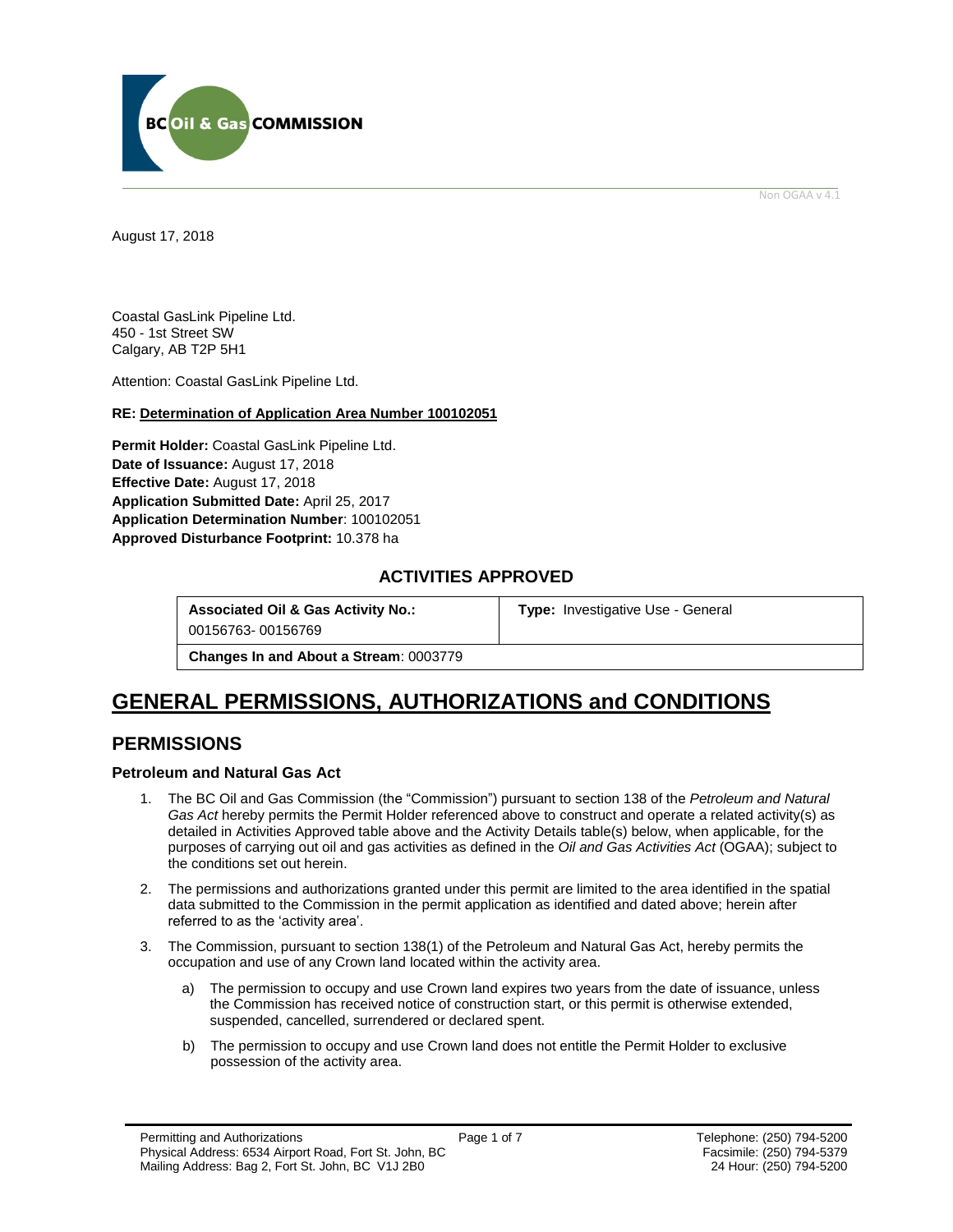c) The total disturbance within the activity area must not exceed the total approved disturbance footprint as referenced above.

## **AUTHORIZATIONS**

### **Forest Act**

4. The Commission, pursuant to section 47.4 of the *Forest Act*, hereby authorizes the removal of Crown timber from the activity area under the cutting permits associated with the Master Licence(s) as follows:

**Master Licence to Cut No.:** M02344

**Cutting Permit No.:** 23

**Timber Mark No.:** MTC170

**Total New Cut:** 10.378

**[Forest District](https://ams-crd.bcogc.ca/crd/)**: (DKM) Coast Mountains Natural Resource District

**Region:** Coastal

5. The cutting permits are deemed spent upon the submission of the post-construction plan or upon either the cancellation or expiry of the activities approved under the permit.

#### **Water Sustainability Act**

- 6. The Commission, pursuant to section 11 of the *Water Sustainability Act*, authorizes the changes in and about a stream, as detailed in the Activities Approved table above, within the activity area for construction and maintenance activities, unless otherwise restricted by this authorization:
	- Instream works must be carried out in accordance with the methods and any mitigations, as specified a) in the application.

### **CONDITIONS**

### **Notification**

- 7. A notice of construction start must be submitted, as per the relevant Commission process at the time of submission, at least 48 hours prior to the commencement of activities under this permit.
- 8. Within 60 days of the completion of construction activities under this permit, the Permit Holder must submit to the Commission a post-construction plan as a shapefile and PDF plan accurately identifying the location of the total area actually disturbed under this permit. The shapefile and plan must be submitted via eSubmission.
- 9. Permit Holder must notify Haisla Nation Council a minimum of five (5) days prior to commencement of construction activities.
- 10. The Permit Holder must notify Kitselas First Nation a minimum of five (5) days prior to commencement of construction activities.

#### **General**

- 11. The rights granted by this permit in relation to unoccupied Crown land are subject to all subsisting grants to or rights of any person made or acquired under the *Coal Act, Forest Act, Land Act, Mineral Tenure Act, Petroleum and Natural Gas Act, Range Act*, *Water Sustainability Act* or *Wildlife Act*, or any extension or renewal of the same.
- 12. The Permit Holder must not assign, sublicense or permit any person other than its employees, contractors or representatives to use or occupy any Crown land within the activity area, other than its employees, contractors or representatives, without the Commission's written consent.
- 13. The Permit Holder must ensure that the activity area is maintained in a condition so as to minimize hazards, including but not limited to hazards associated with storage of materials and equipment.
- 14. The Permit Holder must ensure that the activity area is free of garbage, debris and unused equipment.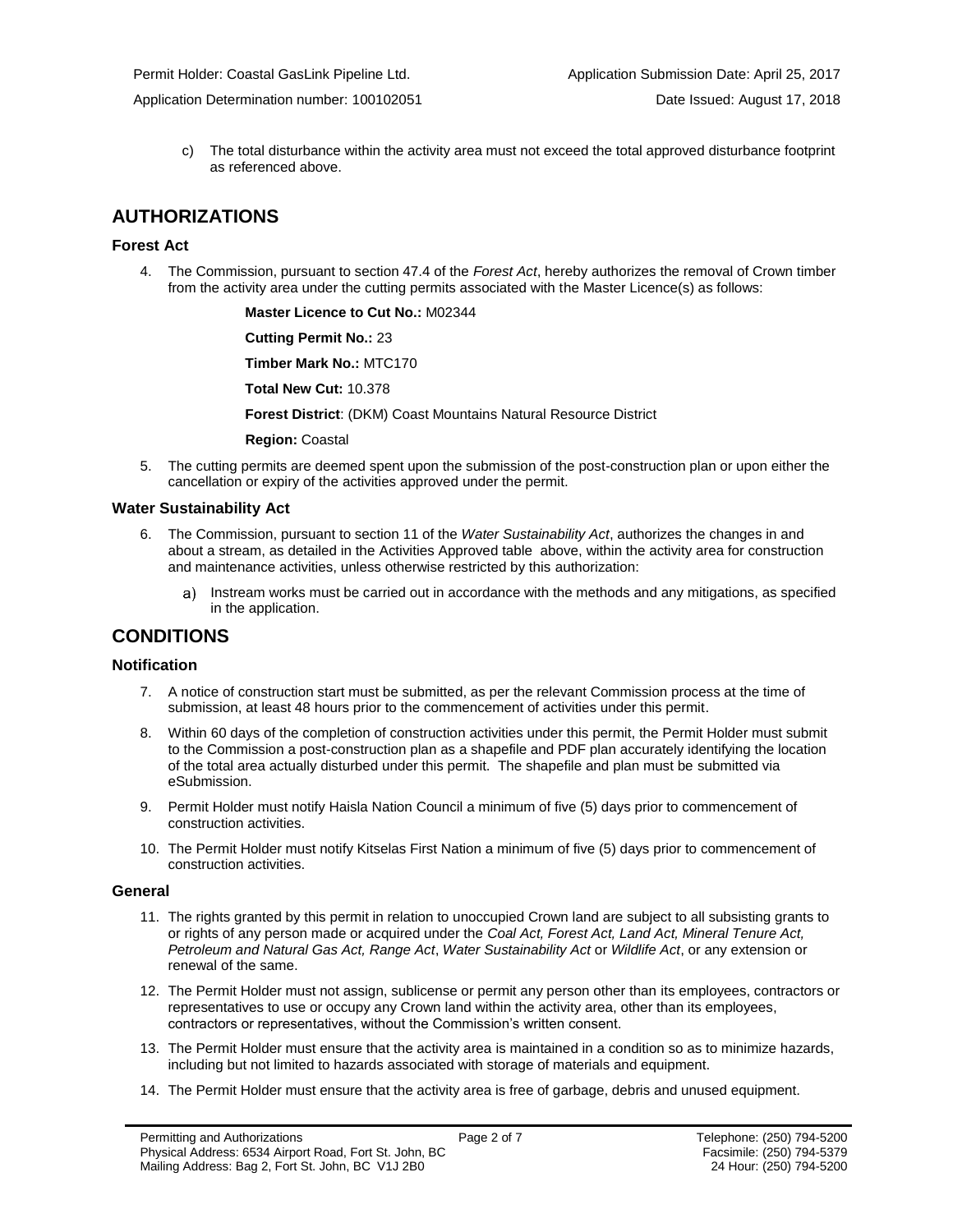### **Environmental**

- 15. Construction activities must not result in rutting, compaction or erosion of soils that cannot be reasonably rehabilitated to similar levels of soil productivity that existed on the activity area prior to the construction activities taking place.
- 16. Any temporary access must be constructed and maintained in a manner that provides for proper surface drainage, prevents pooling on the surface, and maintains slope integrity.
- 17. The Permit Holder must make reasonable efforts to prevent establishment of invasive plants on the activity area associated with the related activities set out in the Authorized Activities table above resulting from the carrying out of activities authorized under this permit.
- 18. Following completion of construction associated with the associated activities set out in the Authorized Activities table above, the Permit Holder must, as soon as practicable
	- a) decompact any soils compacted by the activity;
	- b) if natural surface drainage pattern was altered by the carrying out of the activity, the Permit Holder must restore, to the extent practicable, to the drainage pattern and its condition before the alteration; and
	- c) re-vegetate any exposed soil on the activity area including, where necessary, using seed or vegetative propagules of an ecologically suitable species that
		- promote the restoration of the wildlife habitat that existed on the area before the oil and gas activity was begun, and
		- (ii) stabilize the soil if it is highly susceptible to erosion.
	- d) Following completion of construction activities authorized herein, any retrievable surface soils removed from the activity area must be redistributed so that the soil structure is restored, to the extent practicable, to its condition before the activity was begun.

### **Clearing**

- 19. The Permit Holder is permitted to fell any trees located on Crown land within 1.5 tree lengths of the activity area that are considered to be a safety hazard according to *Workers Compensation Act* regulations and must be felled in order to eliminate the hazard. Trees or portions of these trees that can be accessed from the activity area without causing damage to standing timber may be harvested.
- 20. The holder of the cutting permit must pay to the government, stumpage and any waste billing determined in accordance with the terms of this authorization.
- 21. The authorized cutting permit does not grant the Permit Holder the exclusive right to harvest Crown timber from the activity area. Authority to harvest some or all of the timber may be granted to other persons. The Permit Holder's right to harvest timber applies to any timber found on the site at the time they undertake harvesting activities.
- 22. All harvested Crown timber must be marked with the cutting permit's associated timber mark.
- 23. Stumpage for cutting permits falling within the Coast Area, as defined in the Coast Appraisal Manual (the "Manual") will be calculated in accordance with the Manual (volume based).
- 24. Any waste assessments applied under the Master Licence to Cut are subject to the merchantability specifications and monetary waste billing requirements in the Provincial Logging Residue and Waste Manual specific to the region associated with the cutting permi[t authorization.](#page-0-0)

#### **Water Course Crossings and Works**

- 25. Stream, lake and wetland crossings must be constructed in accordance with the methods and any mitigations, as specified in the application.
- 26. In-stream activities within a fish bearing stream, lake or wetland must occur:
	- a) [during the applicable reduced risk work windows as specified in the](#page-0-0) Region 6 Skeena Reduced Risk In-stream Work Windows and Measures ; or
	- b) in accordance with alternative timing and associated mitigation recommended by a qualified professional and accepted b[y the](#page-0-0) Commission; or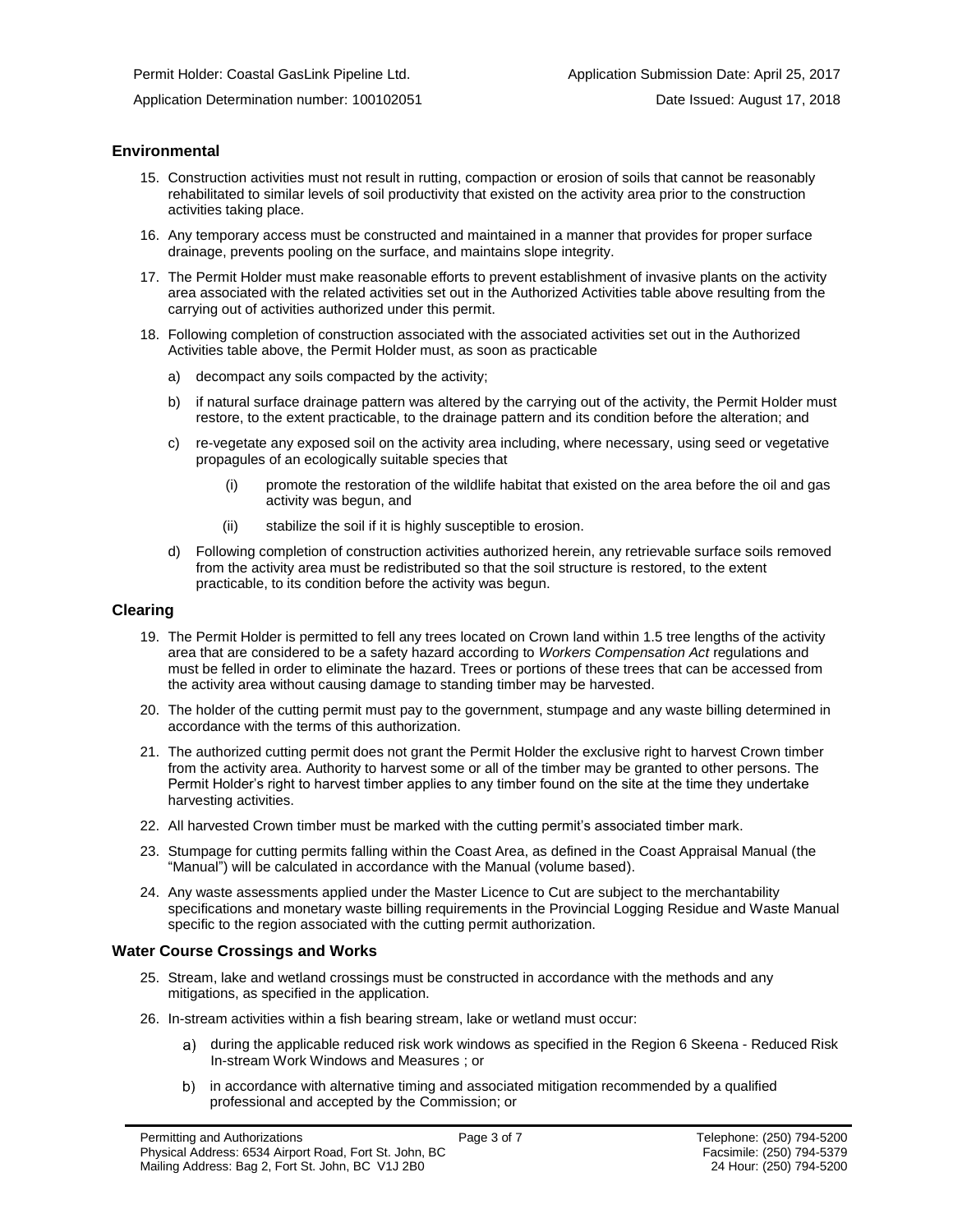Permit Holder: Coastal GasLink Pipeline Ltd. Application Submission Date: April 25, 2017

Application Determination number: 100102051 **Date Issued: August 17, 2018** Date Issued: August 17, 2018

- in accordance with an authorization or letter of advice from Fisheries and Oceans Canada that is provided to the Commission.
- 27. At any time, the Commission may suspend instream works authorized under this permit. Suspensions on instream works will remain in place until such time as the Commission notifies Permit Holders that works may resume. Reasons for suspension of works may include, but are not limited to, drought conditions and increased environmental or public safety risks.
- 28. Equipment used for activities under this approval must not be situated in a stream channel unless it is dry or frozen to the bottom at the time of the activity.
- 29. Following initial construction, stream, lake and wetlands crossings are authorized for necessary maintenance activities on the activity area except for:
	- a) works within the boundary of a provincial park;
	- b) stream bank or stream bed revetment works in a stream classified as S1, S2, S3, S4 or S5;
	- c) pipe replacement within the stream channel where the original application specified a trenchless crossing method and the planned works involve a trenched crossing method;
	- d) permanent alteration of a stream bank;
	- e) works within a Temperature Sensitive Stream established by order under s. 27 of the Environmental Protection and Management Regulation; or
	- f) works within a Fisheries Sensitive Watershed established by order under s. 28 of the Environmental Protection and Management Regulation.
- 30. The Permit Holder must ensure any instream works related to maintenance are planned and overseen by a qualified professional. This individual must assess and determine whether planned works pose a risk to any of the features listed below, and is responsible for developing and implementing mitigation measures to reduce any potential impacts on these features, as required:
	- a) Fish or important fisheries habitat;
	- Species identified as special concern, threatened, or endangered under the federal *Species at Risk Act*; or
	- Species identified by Order as a species at risk under the *Forest and Range Practices Act* or the *Oil and Gas Activities Act.*

This assessment must be provided to the Commission upon request.

- 31. Mechanical stream crossings must be constructed, maintained and deactivated according to the following requirements, as applicable:
	- Only bridges, culverts, ice bridges or snow fills may be constructed at stream crossings;
	- The Permit Holder must ensure that permanent bridges are designed and fabricated in compliance with
		- i. the Canadian Standards Association Canadian Bridge Design Code, CAN/CSA-S6; and
		- ii. soil property standards, as they apply to bridge piers and abutments; set out in the Canadian Foundation of Engineering Manual.
	- Except with leave of the Commission, the Permit Holder must ensure that:
		- i. any culverts used are designed and fabricated in compliance with the applicable:
			- (a) Canadian Standards Association CSA G401,Corrugated Steel Pipe Products; or
			- (b) Canadian Standards Association Standard CSA B1800, Section B182.2, Plastic Non-pressure Pipe Compendium, or
		- ii. Any pipe installed in lieu of a culvert is of at least equivalent standard and strength as any culvert as specified above.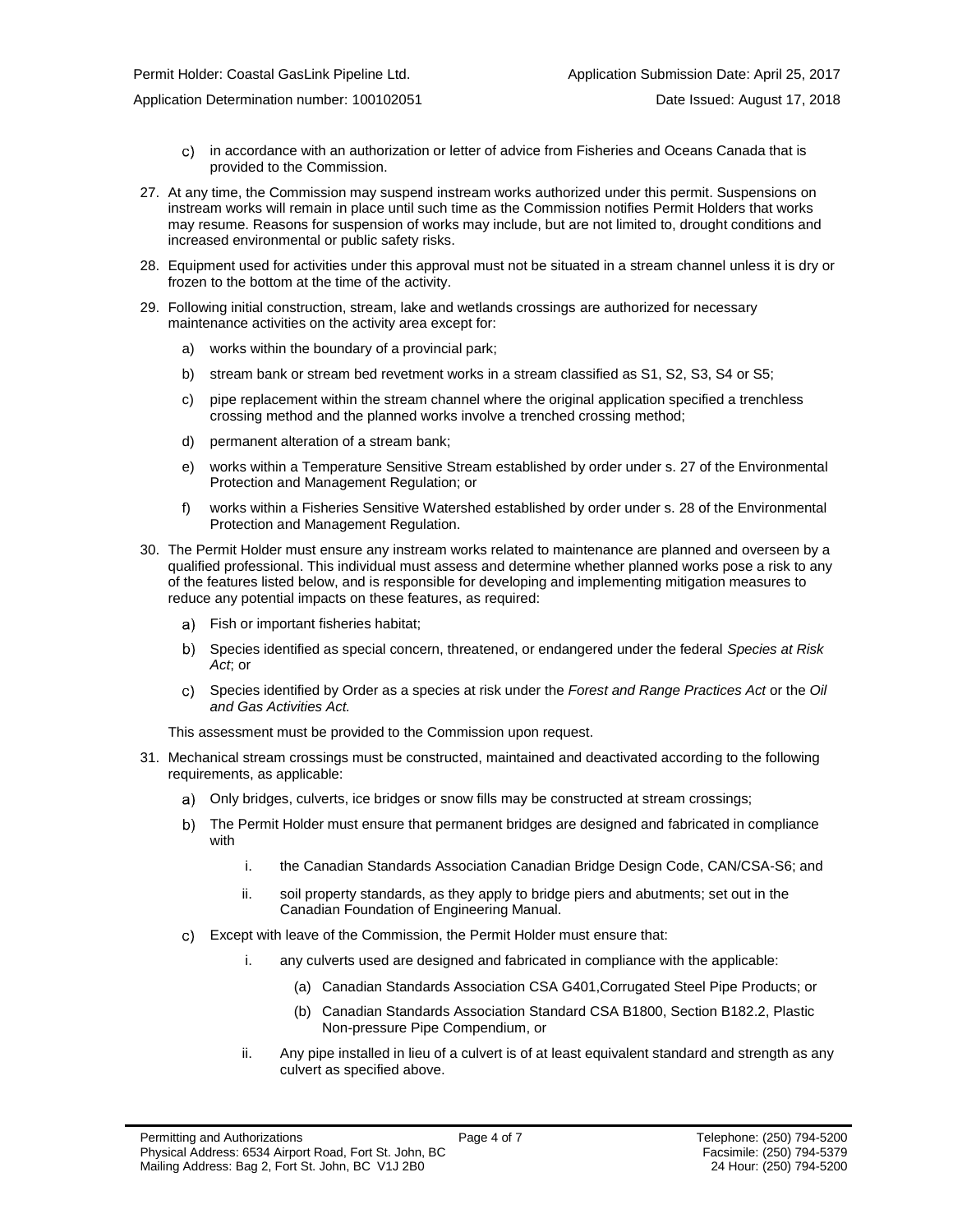Application Determination number: 100102051 Date Issued: August 17, 2018

- Except with leave of the Commission, the Permit Holder must ensure that bridges and culverts meet the criteria set out in (i), (ii), or (iii) below:
	- i. The bridge or culvert is designed to pass the highest peak flow of the stream that can reasonably be expected within the return periods set out in column 2 the table below for the period the Permit Holder anticipates the structure will remain on site, as set out in column 1in the table below:

| Column 1<br>Anticipated period crossing structure will remain on site                          | Column <sub>2</sub><br>Peak flow period |
|------------------------------------------------------------------------------------------------|-----------------------------------------|
| Bridge or culvert, 3 years or less                                                             | 10 years                                |
| Bridge other than a bridge within a community watershed, more than 3<br>years but less than 15 | 50 years                                |
| Bridge within a community watershed, more than 3 years                                         | 100 years                               |
| Bridge, 15 years or more                                                                       | 100 years                               |
| Culvert, more than 3 years                                                                     | 100 years                               |

- ii. The bridge, or any component of the bridge:
	- (a) is designed to pass expected flows during the period the bridge is anticipated to remain on the site;
	- (b) is constructed, installed and used only in a period of low flow; and
	- (c) is removed before any period of high flow begins.
- iii. The culvert:
	- (a) is a temporary installation, and the Permit Holder does not expect to subsequently install a replacement culvert at that location;
	- (b) is not installed in a stream, when the stream contains fish;
	- (c) is sufficient to pass flows that occur during the period the culvert remains on the site;
	- (d) is installed during a period of low flow; and
	- (e) is removed before any period of high flow begins.
- Snow fills must consist of clean snow and may only be located on streams that are dry or frozen to the bottom during the period of construction, maintenance and use. Where periodic thaws are anticipated, the Permit Holder must ensure measures are in place that allows meltwater to pass through, ensure movement of fish is not impeded, and prevent pooling on the upstream side of the snow fill. Snow fill and any installed culverts must be removed prior to spring snow melt;
- f) Ice bridges on fish bearing streams may only be constructed where sufficient water depth and stream flows prevent the bridge structure from coming in contact with the stream bottom;
- Water applied to construct an ice bridge on a water body must be sourced in accordance with the *Water Sustainability Act* unless
	- i. the water body is a stream with a stream channel width of at least 5 metres and is not designated as a sensitive stream under the *Fish Protection Act*, or has a riparian class of W1, W3, or L1,
	- ii. the water is sourced from the same water body proximal to the location on which the ice bridge is constructed,
	- iii. the water body is not within the boundaries of a public park,
	- iv. pump intakes do not disturb beds of streams or wetlands and are screened with a maximum mesh size and approach velocity in accordance with the Fisheries and Oceans Canada Freshwater Intake End-of-Pipe Fish Screen Guideline, and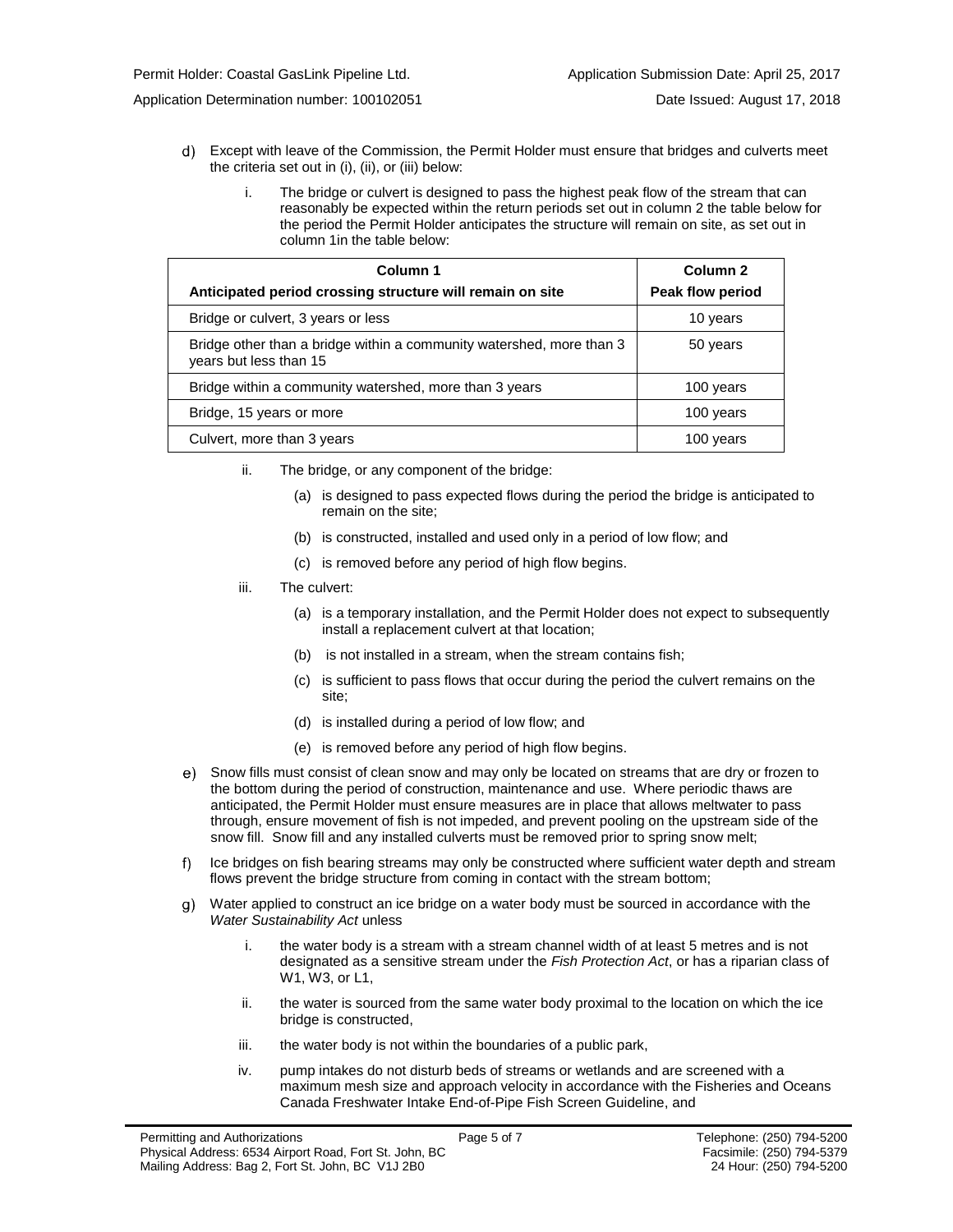Application Determination number: 100102051 Date Issued: August 17, 2018

- (a) where the water body is a stream, the flow of water in the stream at the time and location of pumping exceeds 60 litres per second and the instantaneous pumping rate does not exceed 1% of the water flowing in the water body at the time and location the pumping occurs, or
- (b) where the water body is a lake or pond, the cumulative volume of water withdrawn does not exceed 10 cm of lake or pond depth, calculated as the product of lake or pond surface area x 10 cm;
- v. Records of water withdrawal and corresponding streamflow measurements are maintained by the Permit Holder and provided to the Commission upon request;
- h) Bridge or culvert abutments, footings and scour protection must be located outside the natural stream channel and must not constrict the channel width;
- i) Wetland crossings must be constructed, maintained and removed in accordance with the following: i. Organic cover within and adjacent to the wetland must be retained;
	- ii. Minimize erosion or release of sediment within the wetland;
	- iii. Any padding materials must be placed on the wetland surface only and must not be used for infilling;
	- iv. Any padding materials must be removed as soon as practicable following construction, considering weather and ground conditions; and
	- v. The wetland, including banks and bed, must be restored, to the extent practicable, to the condition that existed before the crossing was initiated.

### **Archaeology**

- 32. An Archaeological Impact Assessment (AIA) is required for the proposed development area prior to any development activities taking place.
- 33. An AIA report must be submitted to the Commission as soon as practicable.
- 34. If artifacts, features, materials or things protected under section 13(2) of the Heritage Conservation Act are identified the permit holder must, unless the permit holder holds a permit under section 12 of the Heritage Conservation Act issued by the Commission in respect of that artifact, feature, material or thing:
	- a) immediately cease all work in the vicinity of the artifacts, features, materials or things;
	- b) immediately notify the Commission and the Archaeology Branch of the Ministry of Forests, Lands and Natural Resource Operations
	- c) refrain from resuming work in the vicinity of the artifacts, features, materials or things except in accordance with an appropriate mitigation plan that has been prepared in accordance with the Heritage Conservation Act and approved by the Archaeology Branch of the Ministry of Forests, Lands and Natural Resource Operations.

## **ADVISORY GUIDANCE**

- 1. Construction Plan CGW4703-MCSL-G-MP-1459-002-A29.8B\_Sketch\_Rev 0.pdf, CGW4703-MCSL-G-MP-1459-003-A29.8A\_Sketch\_Rev 0.pdf, CGW4703-MCSL-G-MP-1459-004-A29.9A\_Sketch\_Rev 0.pdf, CGW4703-MCSL-G-MP-1459-005-A29.12A\_Sketch\_Rev 0.pdf, CGW4703-MCSL-G-MP-1459-006- A29.12B\_Sketch\_Rev 0.pdf, CGW4703-MCSL-G-MP-1459-007-A29.13\_Sketch\_Rev 0.pdf & CGW4703- MCSL-G-MP-1459-001-A29.7\_Sketch\_Rev 0.pdf is for the Permit Holder's internal reference only and was not reviewed as a decision tool for this permit, nor does it form an integral part of this permit.
- 2. Unless a condition or its context suggests otherwise, terms used in this approval have the same meaning as the Environmental Protection and Management Regulation under the *Oil and Gas Activities Act*.
- 3. Temporary access is intended to be short term access to facilitate construction of an oil and gas activity. It is not intended for sustained use and is not constructed to oil and gas road standards.